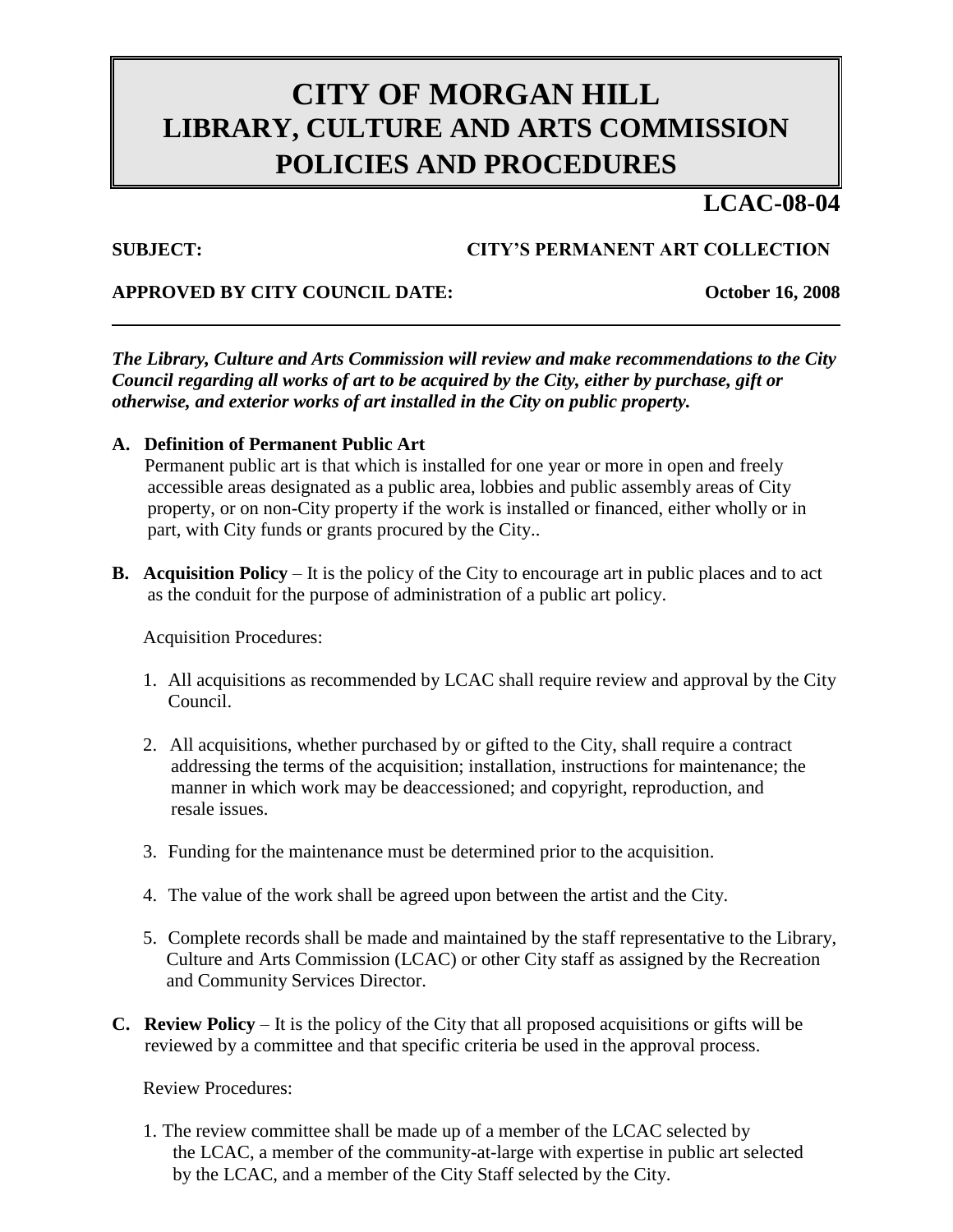City of Morgan Hill Council Policies and Procedures Page 2 of 3

- 2. All submissions shall include a rendition of the work, a written description of the work including dimensions and material, proposed placement, a maintenance plan, and an estimated value.
- 3. The review criteria shall include:
	- a. quality of work
	- b. experience and abilities of the artist
	- c. style and nature
	- d. permanence and technical feasibility
	- e. budget
	- f. diversity
	- g. benefit
	- h. placement & public accessibility
	- i. ongoing maintenance requirements
	- j. public safety and liability
	- k. permanence
	- l. aesthetics/enhance surroundings
- 4. A recommendation will be made by the review committee to the LCAC who will, in turn, make a recommendation to the City Council.
- **D. Installation Policy** It is the policy of the City to install works of public art in areas in which they will provide the greatest benefit to the community.

Installation Procedures:

- 1. When determining the site of installation, the following criteria will be considered:
	- a. public safety
	- b. visibility
	- c. lighting
	- d. traffic patterns
	- e. function of the facility/site
	- f. relationship of the proposed work to pre-existing works on the site
	- g. future development plans for the area
	- h. landscape design
	- i. environmental assessment
	- j. public accessibility
	- k. appropriateness of the physical characteristics of the site
	- l. relationship to the social and cultural identity of the immediate community
- 2. Installation costs will be the responsibility of the artist or donating party unless otherwise stipulated in the contract.
- 3. Each artwork shall be identified by a plaque stating the artist's name, artwork title, and the date the artwork was dedicated. The cost and installation of the plaque shall be the responsibility of the artist or donating party unless otherwise stipulated in the contract.
- **E. Maintenance Policy** It is the policy of the City to keep works of public art in their intended condition through inspection (cursory inspection by City staff and annual inspection by the LCAC) and required maintenance.